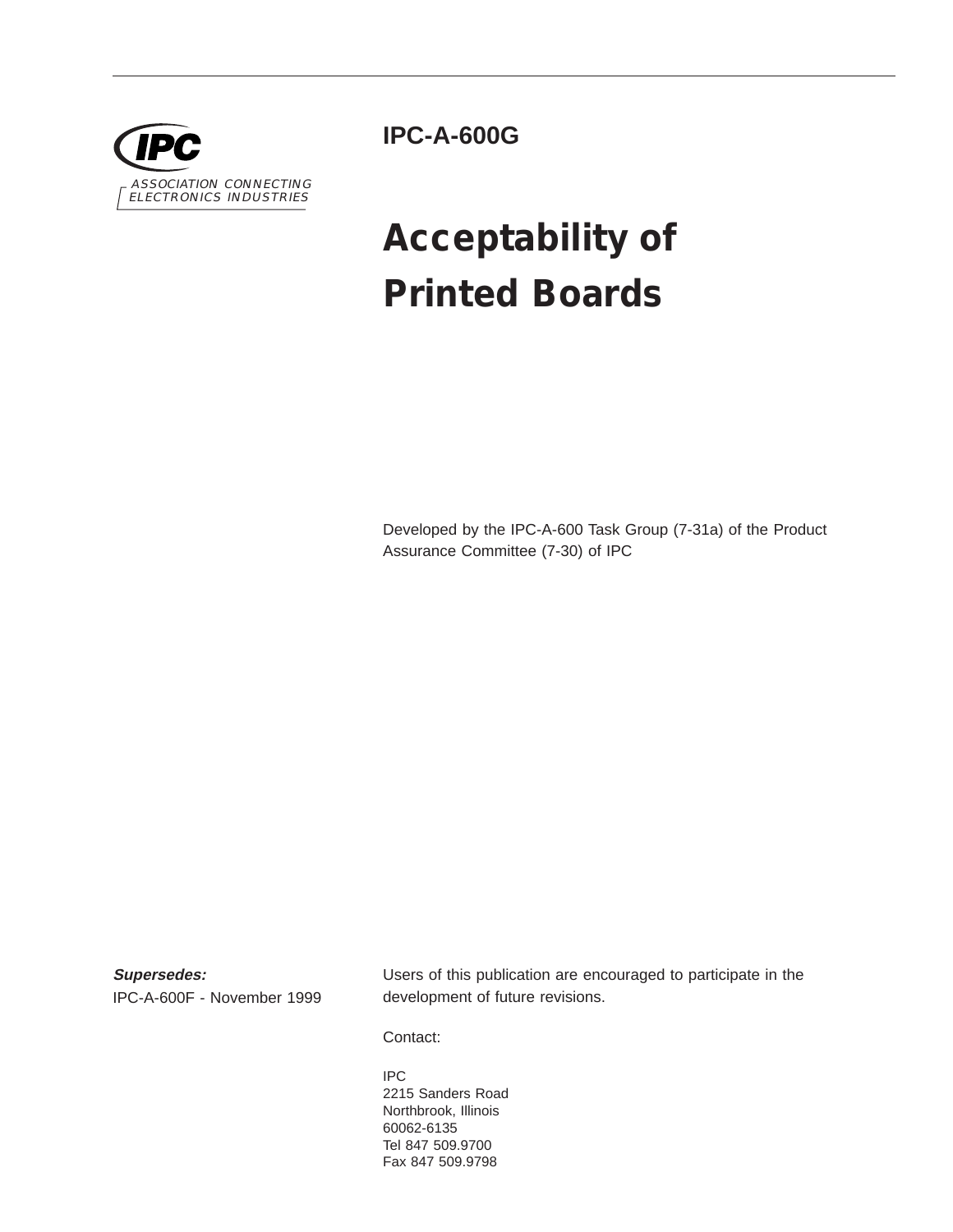## **Table of Contents**

| 1.0 |                  |                                                 |  |  |
|-----|------------------|-------------------------------------------------|--|--|
| 1.1 |                  |                                                 |  |  |
| 1.2 |                  |                                                 |  |  |
| 1.3 |                  |                                                 |  |  |
| 1.4 |                  |                                                 |  |  |
| 1.5 |                  |                                                 |  |  |
| 1.6 |                  |                                                 |  |  |
| 1.7 |                  |                                                 |  |  |
| 1.8 |                  |                                                 |  |  |
| 1.9 |                  |                                                 |  |  |
| 2.0 |                  | <b>Externally Observable Characteristics  4</b> |  |  |
| 2.1 |                  |                                                 |  |  |
|     | 2.1.1            |                                                 |  |  |
|     | 2.1.1.1          |                                                 |  |  |
|     | 2.1.1.2<br>2.1.2 |                                                 |  |  |
|     | 2.1.3            |                                                 |  |  |
| 2.2 |                  |                                                 |  |  |
|     | 2.2.1            |                                                 |  |  |
|     | 2.2.2            |                                                 |  |  |
|     | 2.2.3<br>2.2.4   | Exposed/Disrupted Fibers  12                    |  |  |
| 2.3 |                  |                                                 |  |  |
|     | 2.3.1            |                                                 |  |  |
|     | 2.3.2            |                                                 |  |  |
|     | 2.3.3            | Delamination/Blister  19                        |  |  |
|     | 2.3.4            |                                                 |  |  |
| 2.4 |                  | Solder Coatings and Fused Tin Lead  21          |  |  |
|     | 2.4.1            |                                                 |  |  |
|     | 2.4.2            |                                                 |  |  |
| 2.5 |                  | Holes - Plated-Through - General  23            |  |  |
|     | 2.5.1<br>2.5.2   |                                                 |  |  |
|     | 2.5.3            | Voids - Copper Plating  25                      |  |  |
|     | 2.5.4            | Voids - Finished Coating  26                    |  |  |
|     | 2.5.5            | Lifted Lands - (Visual)  27                     |  |  |
| 2.6 |                  |                                                 |  |  |
|     | 2.6.1            |                                                 |  |  |

| 2.7 |                      |                                                        |    |
|-----|----------------------|--------------------------------------------------------|----|
|     | 2.7.1                | Surface Plating - General  29                          |    |
|     | 2.7.1.1              | Surface Plating - Wire Bond Pads  30                   |    |
|     | 2.7.2                | Burrs on Edge-Board Contacts  31                       |    |
|     | 2.7.3                | Adhesion of Overplate  32                              |    |
| 2.8 | <b>Marking</b>       |                                                        |    |
|     | 2.8.1                |                                                        |    |
|     | 2.8.2                | Screened or Ink Stamped                                |    |
|     |                      |                                                        |    |
| 2.9 |                      | Solder Resist (Solder Mask)  36                        |    |
|     | 2.9.1                | Coverage Over Conductors                               |    |
|     |                      |                                                        |    |
|     | 2.9.2                | Registration to Holes (All Finishes)  38               |    |
|     | 2.9.3                | Registration to Other Conductive                       |    |
|     | 2.9.3.1              | Ball Grid Array (Solder Resist-                        |    |
|     |                      |                                                        |    |
|     | 2.9.3.2              | Ball Grid Array (Copper-Defined                        |    |
|     |                      |                                                        | 41 |
|     | 2.9.3.3              | Ball Grid Array (Solder Dam)  42                       |    |
|     | 2.9.4                | Blisters/Delamination  43                              |    |
|     | 2.9.5                | Adhesion (Flaking or Peeling)  44                      |    |
|     | 2.9.6                | Waves/Wrinkles/Ripples  45                             |    |
|     | 2.9.7<br>2.9.8       | Tenting (Via Holes)  46                                |    |
|     |                      |                                                        |    |
|     |                      | 2.10 Pattern Definition - Dimensional  48              |    |
|     | 2.10.1               | Conductor Width and Spacing  48<br>Conductor Width  49 |    |
|     | 2.10.1.1<br>2.10.1.2 |                                                        |    |
|     | 2.10.2               | External Annular Ring -                                |    |
|     |                      |                                                        |    |
|     | 2.10.3               | External Annular Ring -                                |    |
|     |                      |                                                        |    |
|     | 2.10.4               | External Annular Ring -                                |    |
|     |                      |                                                        |    |
|     |                      |                                                        | 54 |
| 3.0 |                      | Internally Observable Characteristics  55              |    |
| 3.1 |                      |                                                        |    |
|     | 3.1.1                | Laminate Voids (Outside Thermal                        |    |
|     | 3.1.2                | Registration/Conductors to Holes  58                   |    |
|     | 3.1.3                | Clearance Hole, Unsupported,                           |    |
|     |                      | to Power/Ground Planes  59                             |    |
|     | 3.1.4                |                                                        |    |
|     | 3.1.5                |                                                        |    |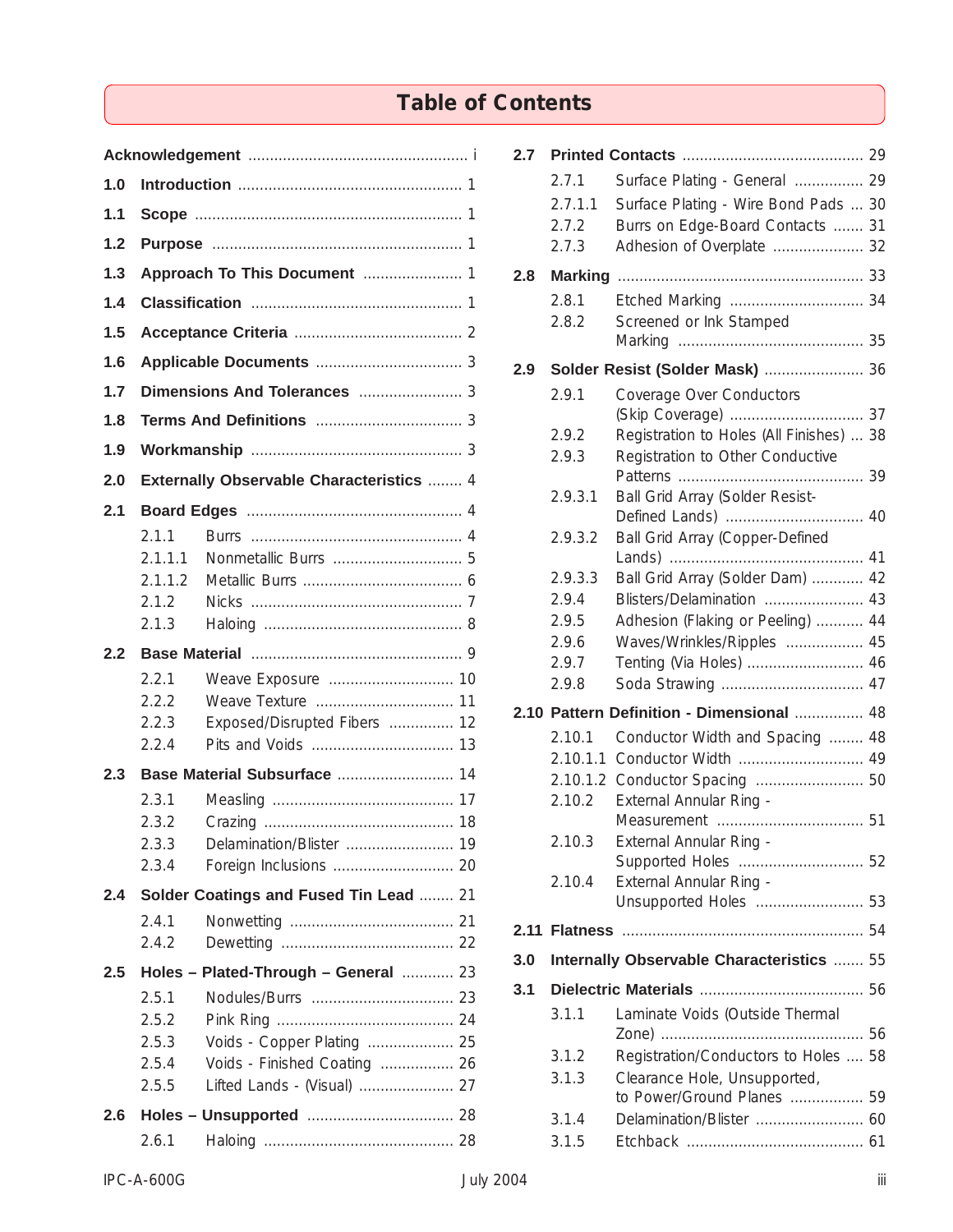## **Table of Contents**

|     | 3.1.5.1<br>3.1.5.2 |                                                                     |  |
|-----|--------------------|---------------------------------------------------------------------|--|
|     | 3.1.6              |                                                                     |  |
|     | 3.1.7              | Dielectric Material, Clearance,                                     |  |
|     |                    | Metal Plane for Supported Holes  65                                 |  |
|     | 3.1.8              | Layer-to-Layer Spacing  66                                          |  |
|     | 3.1.9              |                                                                     |  |
| 3.2 |                    | Conductive Patterns - General  68                                   |  |
|     | 3.2.1              | Etching Characteristics  69                                         |  |
|     | 3.2.2              |                                                                     |  |
|     | 3.2.3              | <b>Surface Conductor Thickness</b>                                  |  |
|     | 3.2.4              | Foil Thickness - Internal Layers  72                                |  |
| 3.3 |                    | Plated-Through Holes - General  73                                  |  |
|     | 3.3.1              | Annular Ring - Internal Layers  75                                  |  |
|     | 3.3.2              | Lifted Lands - (Cross-Sections)  77                                 |  |
|     | 3.3.3              | Foil Crack - (Internal Foil)                                        |  |
|     |                    |                                                                     |  |
|     | 3.3.4              | Foil Crack - (External Foil)  79                                    |  |
|     | 3.3.5              | Plating Crack - (Barrel)                                            |  |
|     | 3.3.6              | Plating Crack - (Corner)                                            |  |
|     | 3.3.7              | Plating Nodules  82                                                 |  |
|     | 3.3.8              | Copper Plating Thickness -                                          |  |
|     |                    |                                                                     |  |
|     | 3.3.9              |                                                                     |  |
|     | 3.3.10             | Solder Coating Thickness<br>(Only When Specified)  85               |  |
|     | 3.3.11             | Solder Resist Thickness  86                                         |  |
|     | 3.3.12             |                                                                     |  |
|     | 3.3.12.1           | Wicking, Clearance Holes  88                                        |  |
|     | 3.3.13             | Innerlayer Separation - Vertical                                    |  |
|     |                    | (Axial) Microsection  89                                            |  |
|     | 3.3.14             | Innerlayer Separation - Horizontal<br>(Transverse) Microsection  90 |  |
|     | 3.3.15             | Material Fill of Blind and Buried                                   |  |
|     |                    |                                                                     |  |
| 3.4 |                    | Plated-Through Holes - Drilled  92                                  |  |
|     | 3.4.1              |                                                                     |  |
|     | 3.4.2              |                                                                     |  |
| 3.5 |                    | Plated-Through Holes - Punched  95                                  |  |
|     | 3.5.1              | Roughness and Nodules  96                                           |  |
|     | 3.5.2              |                                                                     |  |
| 4.0 |                    |                                                                     |  |

| 4.1 |         | Flexible And Rigid-Flex Printed Wiring  98             |
|-----|---------|--------------------------------------------------------|
|     | 4.1.1   | Coverlayer Coverage - Coverfilm                        |
|     | 4.1.2   | Coverlayer/Cover Coat Coverage                         |
|     |         |                                                        |
|     | 4.1.2.1 | Adhesive Squeeze-Out -                                 |
|     |         |                                                        |
|     | 4.1.2.2 | Adhesive Squeeze-Out -                                 |
|     | 4.1.3   | Access Hole Registration for                           |
|     |         | Coverlayer and Stiffeners  102                         |
|     | 4.1.4   |                                                        |
|     | 4.1.5   | Stiffener Bonding  104                                 |
|     | 4.1.6   | Transition Zone, Rigid Area to                         |
|     | 4.1.7   | 105<br>Solder Wicking/Plating Migration                |
|     |         | Under Coverlayer  106                                  |
|     | 4.1.8   | Laminate Integrity  107                                |
|     | 4.1.8.1 | Laminate Integrity - Flexible                          |
|     |         |                                                        |
|     | 4.1.8.2 | Laminate Integrity - Rigid-Flex                        |
|     | 4.1.9   | Etchback (Type 3 and                                   |
|     |         |                                                        |
|     | 4.1.10  | Smear Removal (Type 3                                  |
|     |         |                                                        |
|     | 4.1.11  | Trimmed Edges/Edge                                     |
|     |         |                                                        |
| 4.2 |         |                                                        |
|     | 4.2.1   | Type Classifications  114                              |
|     | 4.2.2   | Spacing Laminated Type  115                            |
|     | 4.2.3   | Insulation Thickness, Insulated<br>116                 |
|     | 4.2.4   | Metal Substrate<br>Insulation Material Fill, Laminated |
|     |         |                                                        |
|     | 4.2.5   | Cracks in Insulation Material Fill,                    |
|     |         |                                                        |
|     | 4.2.6   | Core Bond to Plated-Through                            |
|     |         |                                                        |
| 4.3 |         |                                                        |
|     | 4.3.1   | Flushness of Surface Conductor  120                    |
| 5.0 |         |                                                        |
| 5.1 |         |                                                        |
|     | 5.1.1   | Plated-Through Holes  123                              |
| 5.2 |         |                                                        |
|     |         |                                                        |